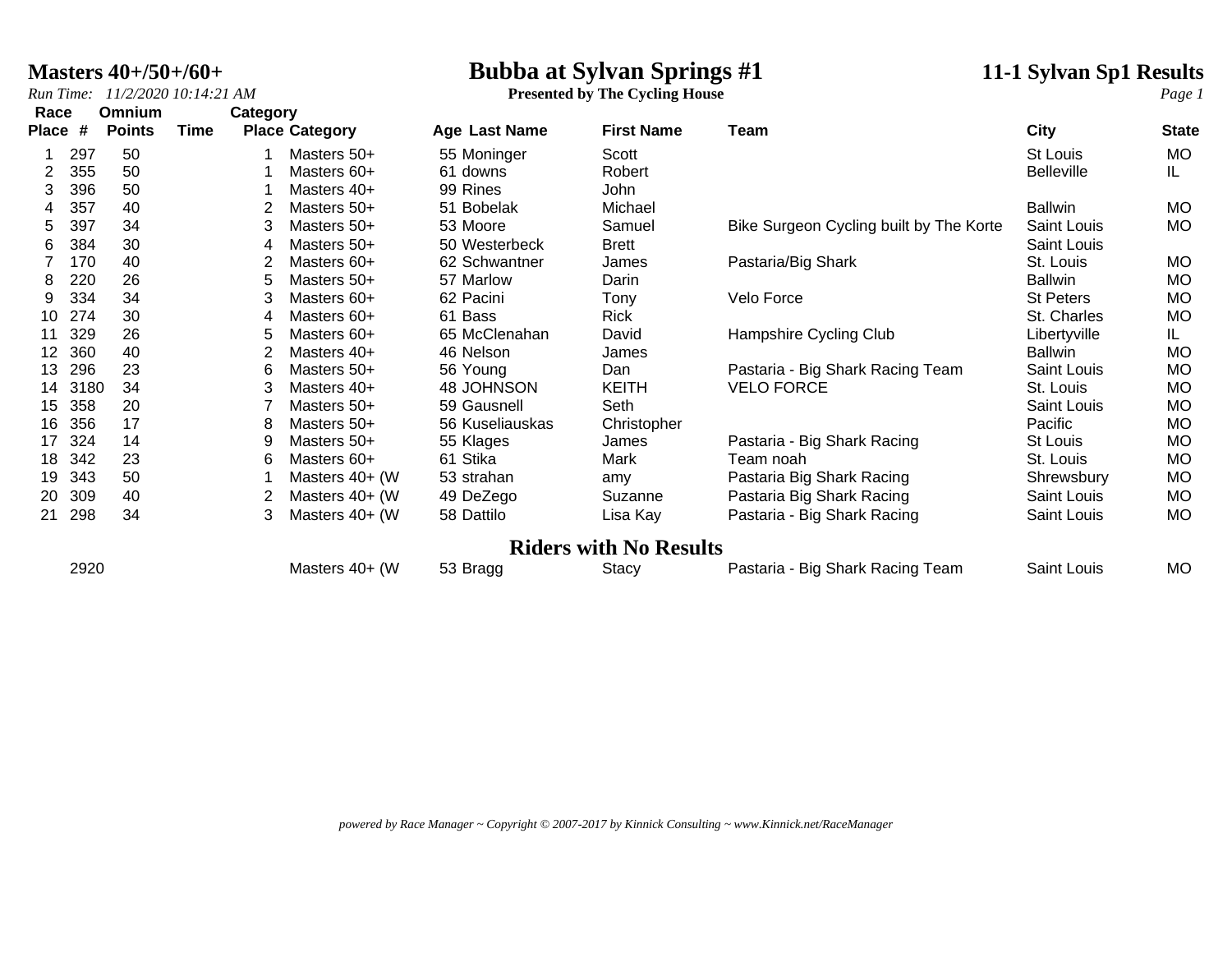### **Singlespeed Bubba at Sylvan Springs #1 11-1 Sylvan Sp1 Results**

**Presented by The Cycling House** *Page 1* 

|           |     | Run Time: 11/2/2020 10:14:21 AM |      |          |                       |               | Presented by The Cycling House |      |             |              |  |
|-----------|-----|---------------------------------|------|----------|-----------------------|---------------|--------------------------------|------|-------------|--------------|--|
| Race      |     | Omnium                          |      | Categorv |                       |               |                                |      |             |              |  |
| Place $#$ |     | <b>Points</b>                   | Time |          | <b>Place Category</b> | Age Last Name | <b>First Name</b>              | Team | City        | <b>State</b> |  |
|           | 294 | 50                              |      |          | Singlespeed           | 36 Bible      | Cage                           |      | Saint Louis |              |  |
|           | 399 | -40                             |      |          | Singlespeed           | 26 Gainer     | Brian                          |      | O Fallon    | <b>MO</b>    |  |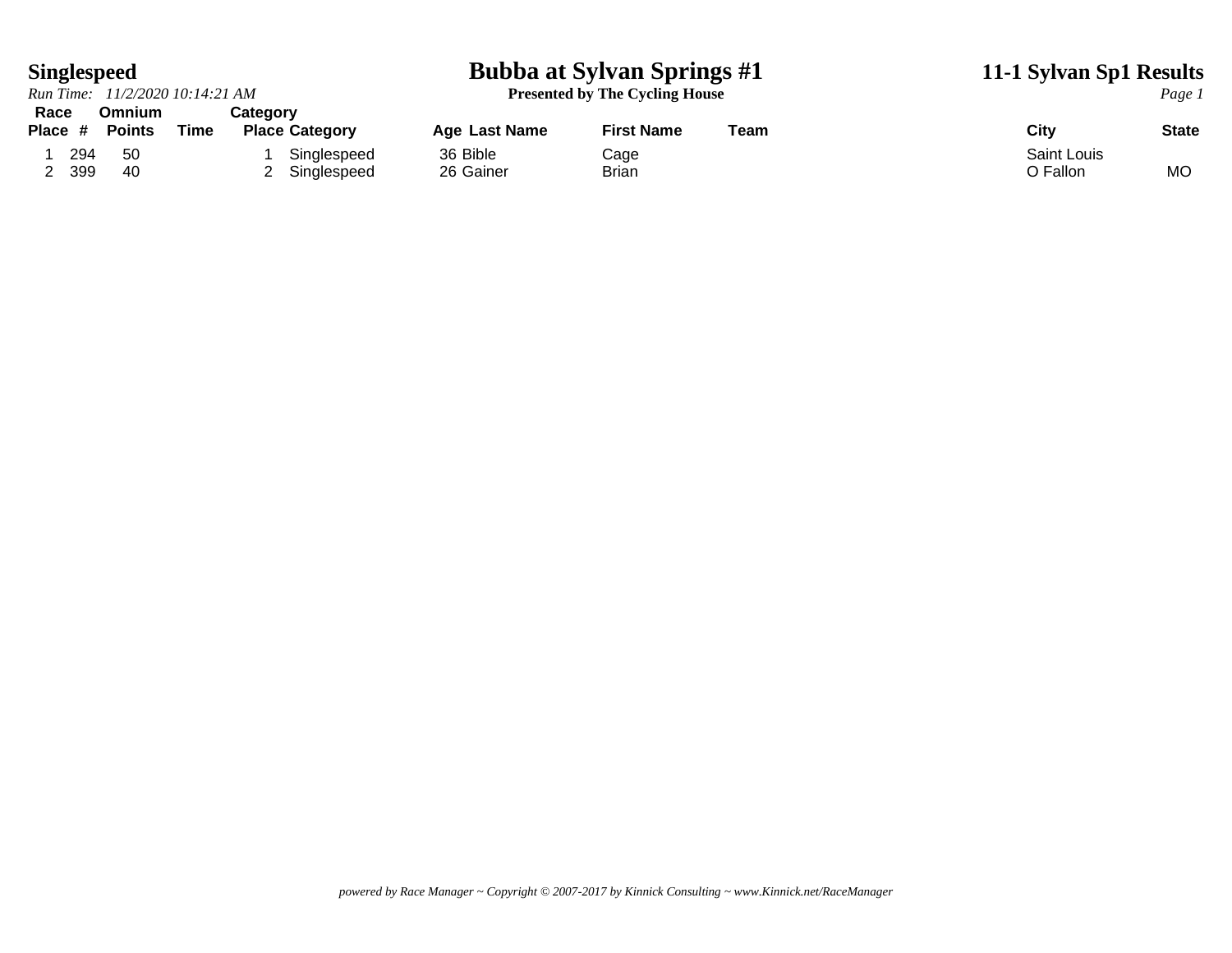### **Juniors Bubba at Sylvan Springs #1 11-1 Sylvan Sp1 Results**

*Run Time: 11/2/2020 10:14:21 AM* **Presented by The Cycling House** *Page 1*

| Race<br>Place # |     | <b>Omnium</b><br><b>Points</b> | Time | Category<br><b>Place Category</b> | Age Last Name  | <b>First Name</b> | Team | City        | <b>State</b> |
|-----------------|-----|--------------------------------|------|-----------------------------------|----------------|-------------------|------|-------------|--------------|
|                 | 291 | -50                            |      | Juniors                           | 12 Johnson     | Riley             |      | Columbia    | <b>MO</b>    |
| 2               | 367 | 40                             |      | <b>Juniors</b>                    | 15 Baugh       | Logan             |      | St. Charles | <b>MO</b>    |
| 3               | 90  | 34                             |      | Juniors                           | 13 Lembke      | Carter            |      | Columbia    | <b>MO</b>    |
|                 | 370 | 30                             |      | <b>Juniors</b>                    | 15 Chase       | Neftali           |      | Saint Louis | MO           |
| $5 -$           | 827 | 26                             |      | <b>Juniors</b><br>$\mathcal{D}$   | Hendrickson    | Conner            |      | Saint Louis | MO           |
| 6.              | 828 | 23                             |      | Juniors<br>6.                     | 10 Hendrickson | Capen             |      | Saint Louis |              |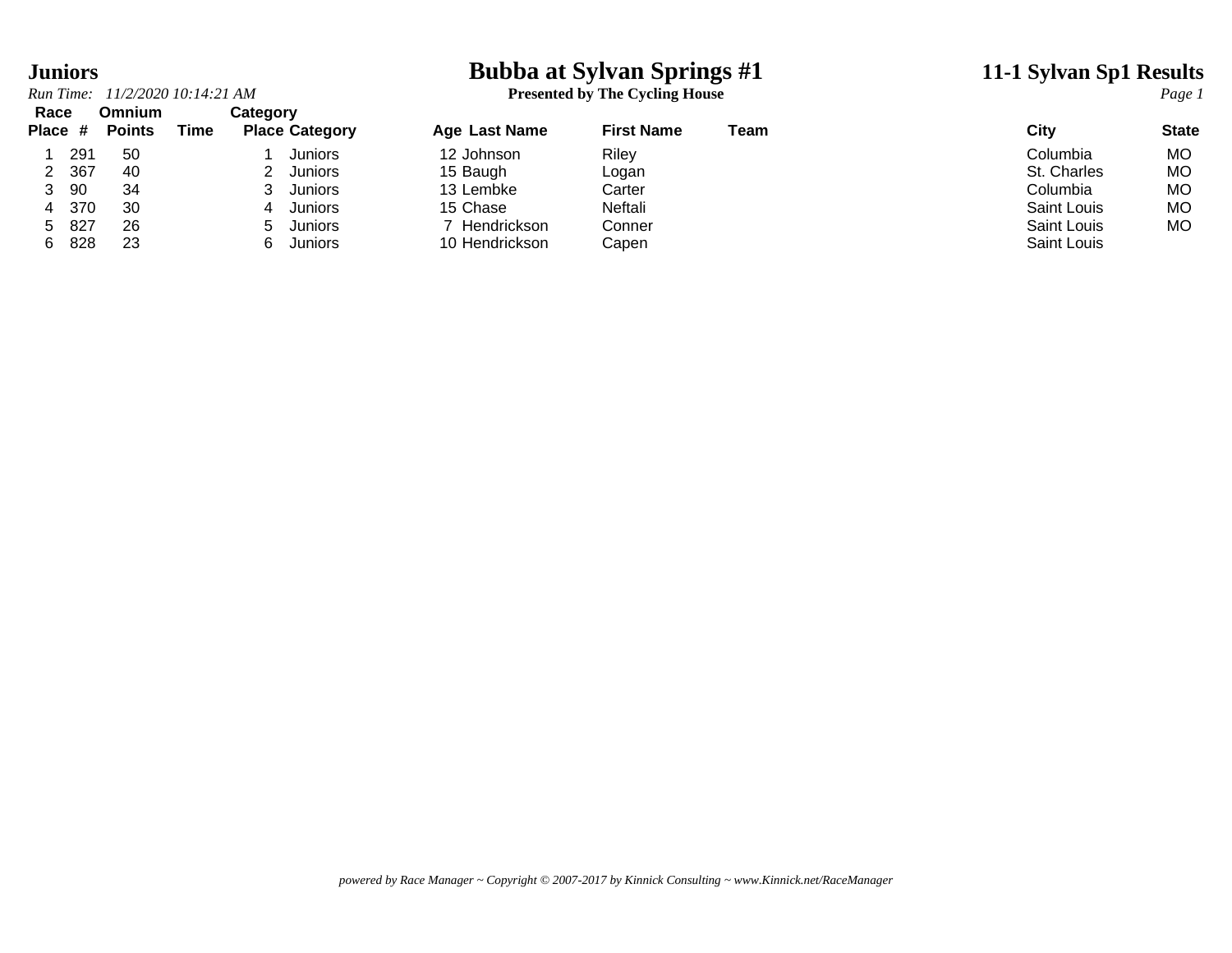### **Virgins Bubba at Sylvan Springs #1 11-1 Sylvan Sp1 Results**

**Presented by The Cycling House** *Page 1* 

|                 | Run Time: 11/2/2020 10:14:21 AM |      |                                   |                              | <b>Presented by The Cycling House</b> |      | Page.       |           |
|-----------------|---------------------------------|------|-----------------------------------|------------------------------|---------------------------------------|------|-------------|-----------|
| Race<br>Place # | <b>Omnium</b><br><b>Points</b>  | Time | Categorv<br><b>Place Category</b> | Age Last Name                | <b>First Name</b>                     | Team | City        | State     |
| -314            |                                 |      | Virains                           | 99 Hoard                     | Otto                                  |      | Saint Louis | <b>MO</b> |
| 4000<br>829     |                                 |      | Virgins<br>Virgins                | 99 Wheeler<br>37 Hendrickson | Audrey<br><b>Billy</b>                |      | Saint Louis |           |

*powered by Race Manager ~ Copyright © 2007-2017 by Kinnick Consulting ~ www.Kinnick.net/RaceManager*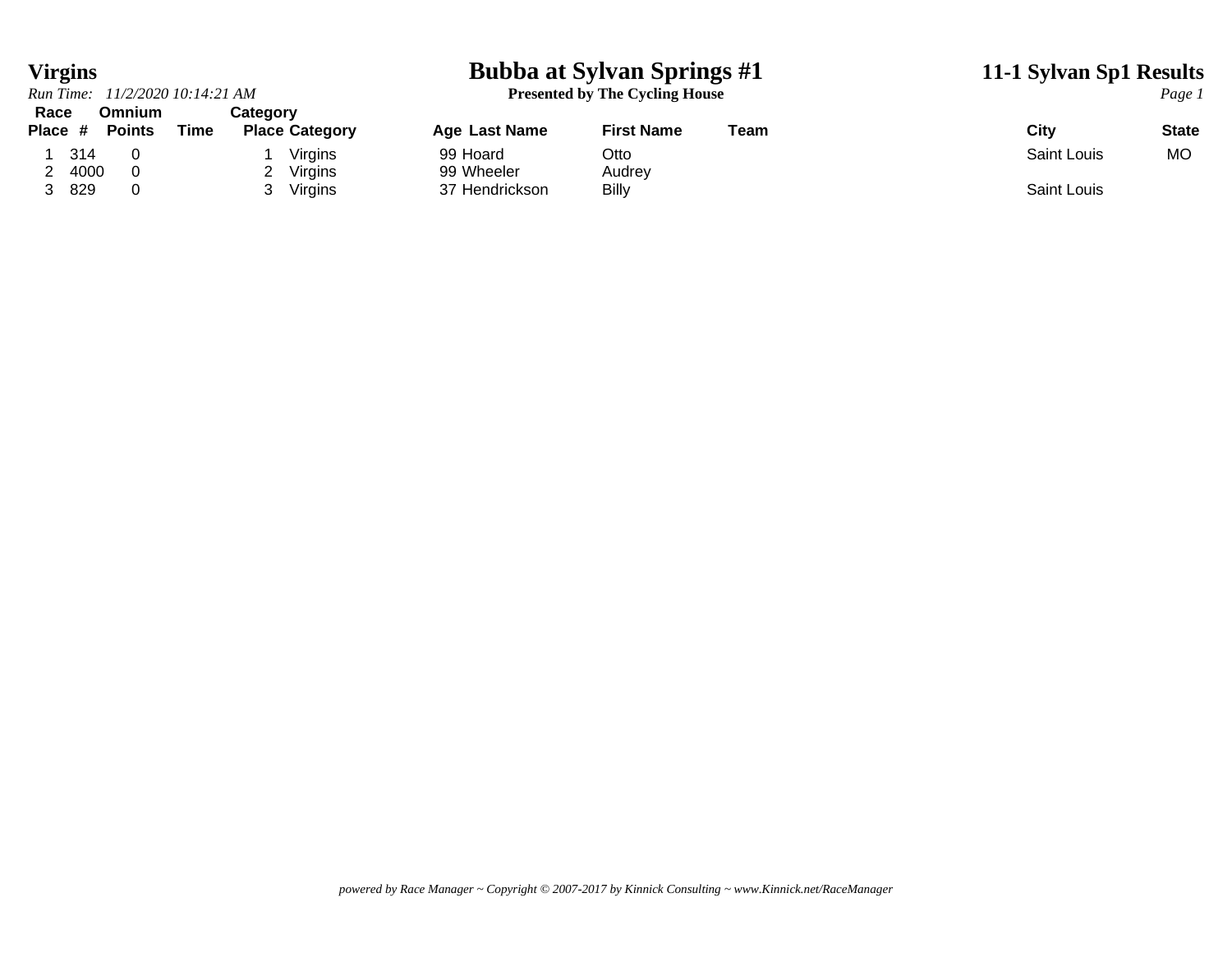# **Women A**<br>*Run Time:* 11/2/2020 10:14:21 AM<br>**Presented by The Cycling House**<br>*Page 1*

*Run Time: 11/2/2020 10:14:21 AM* **Presented by The Cycling House** *Page 1*

| Race            | Omnium        |      | <b>Category</b>       |               |                   |                                  |                 |              |
|-----------------|---------------|------|-----------------------|---------------|-------------------|----------------------------------|-----------------|--------------|
| Place #         | <b>Points</b> | Time | <b>Place Category</b> | Age Last Name | <b>First Name</b> | Team                             | City            | <b>State</b> |
| 340             | 50            |      | Women's A             | 54 Siegel     | <b>Britta</b>     |                                  | <b>St Louis</b> | МO           |
| 836             | -40           |      | Women's A             | 30 Weaver     | Ashley            | LA Sweat                         | St. Louis       | МO           |
| 187             | 34            |      | Women's A             | 40 Wilger     | Jamie             |                                  | St. Louis       | МO           |
| 2920            | - 30          |      | Women's A<br>4        | 53 Bragg      | <b>Stacy</b>      | Pastaria - Big Shark Racing Team | Saint Louis     | МO           |
| <b>DNS 3430</b> |               |      | DNS Women's A         | 53 strahan    | amy               | Pastaria Big Shark Racing        | Shrewsbury      | МO           |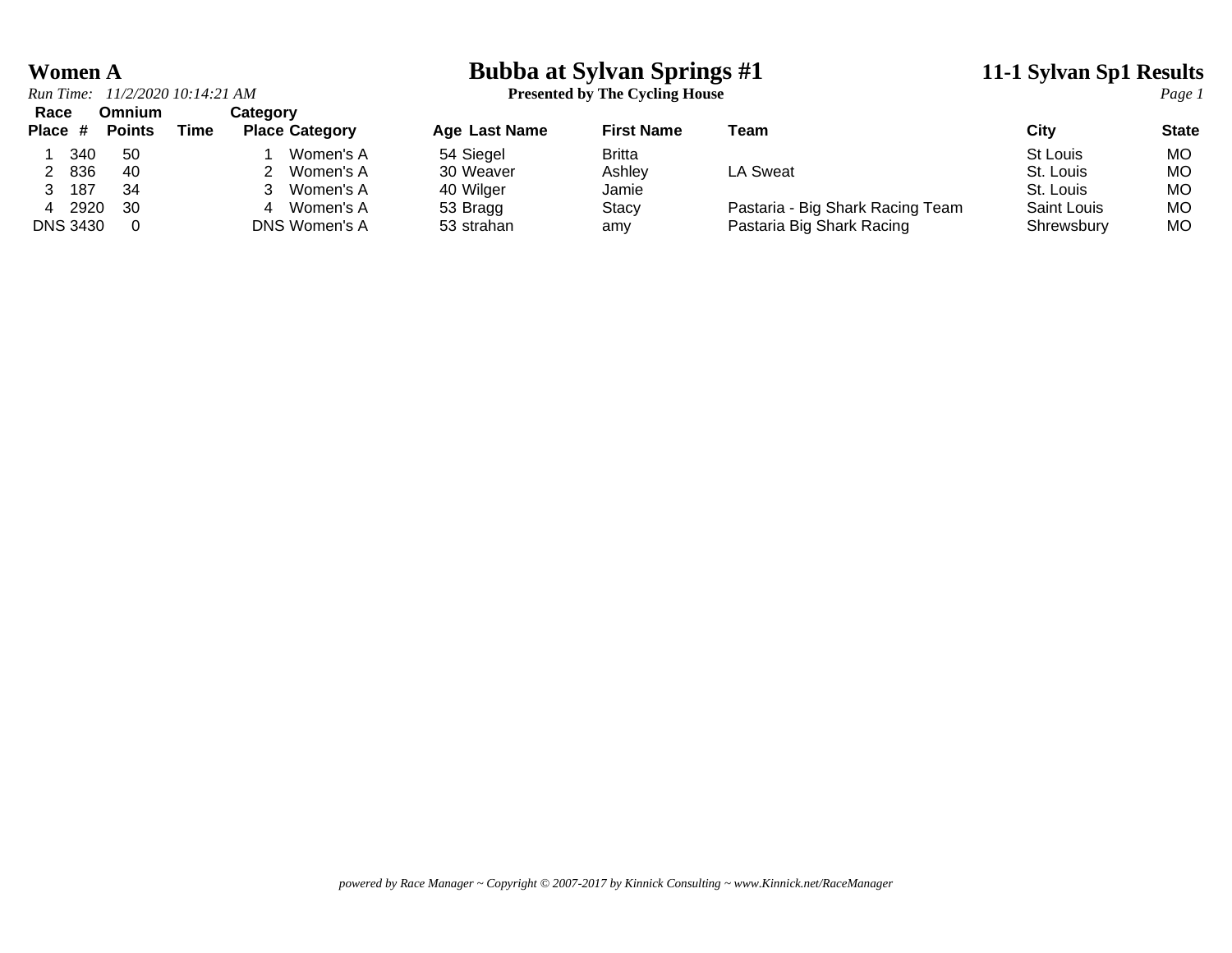## **Women B**<br> **Bubba at Sylvan Springs #1 11-1 Sylvan Sp1 Results**<br> **Presented by The Cycling House 11-1 Sylvan Sp1 Results**

| The Cycling House<br>11/2/2020 10:14:21 AM<br>Run Time:<br><b>Presented by 1</b> | Page |
|----------------------------------------------------------------------------------|------|
|----------------------------------------------------------------------------------|------|

|     | Omnium<br><b>Points</b>       | Time |    |           | <b>Age Last Name</b>              | <b>First Name</b> | Team                      | City        | <b>State</b> |
|-----|-------------------------------|------|----|-----------|-----------------------------------|-------------------|---------------------------|-------------|--------------|
|     | -50                           |      |    | Women's B | 21 Schnettgoecke                  | Nicolette         |                           | St Louis    | <b>MO</b>    |
| 395 | -40                           |      |    | Women's B | 99 Artison                        | Elle              |                           |             |              |
| 293 | 34                            |      |    | Women's B | 34 Cooper                         | Lory              | Road Crew Coffee Racing   | St. Louis   | <b>MO</b>    |
|     | -30                           |      | 4  | Women's B | 31 Crumley                        | Mary              |                           | Saint Louis |              |
|     | 26                            |      | h. | Women's B | 99 Wheeler                        | Audrey            |                           |             |              |
| 289 | 23                            |      | 6. | Women's B |                                   | Paige             |                           | Saint Louis | <b>MO</b>    |
| 398 | 20                            |      |    | Women's B | 20 Gomes                          | Melissa           | <b>SBR Quantum Racing</b> | Florissant  | <b>MO</b>    |
|     | Race<br>Place #<br>372<br>400 | 3380 |    |           | Category<br><b>Place Category</b> | 26 Seggebruch     |                           |             |              |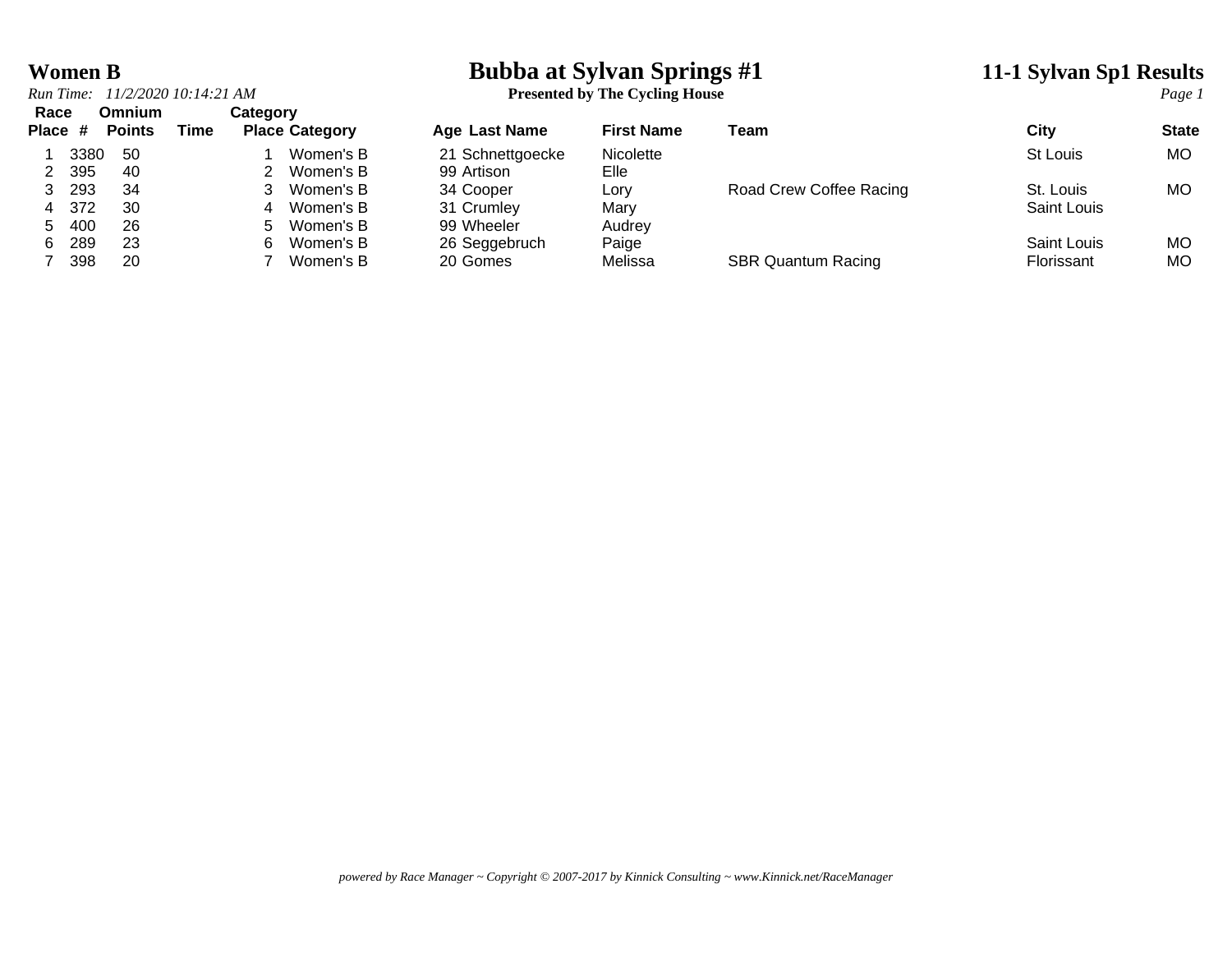## **C Race**<br> **Bubba at Sylvan Springs #1** 11-1 Sylvan Sp1 Results<br> **Presented by The Cycling House**<br> **11-1 Sylvan Sp1 Results**

**Presented by The Cycling House** 

| Race            |                | Omnium         |      | Category        |                       |               |                               |                                  |                    |              |
|-----------------|----------------|----------------|------|-----------------|-----------------------|---------------|-------------------------------|----------------------------------|--------------------|--------------|
| Place           | #              | <b>Points</b>  | Time |                 | <b>Place Category</b> | Age Last Name | <b>First Name</b>             | Team                             | City               | <b>State</b> |
|                 | 842            | 50             |      |                 | C Race                | 33 Stewart    | Justin                        |                                  | Springfield        | MO           |
| 2               | 286            | 40             |      | 2               | C Race                | 35 Kemmis     | Michael (Sean)                |                                  | Saint Louis        | MO           |
| 3               | 30             | 34             |      | 3               | C Race                | 46 Collier    | Tom                           |                                  | Saint Louis        | MO           |
|                 | 325            | 30             |      | 4               | C Race                | 55 Kusterer   | Robert                        | Pastaria - Big Shark Racing Team | St Louis           | <b>MO</b>    |
| 5               | 369            | 26             |      | 5               | C Race                | 51 Chase      | Matthew                       |                                  | Saint Louis        | MO           |
| 6               | 377            | 23             |      | 6               | C Race                | 41 Mcloed     | Jeremy                        |                                  | Saint Louis        | <b>MO</b>    |
|                 | 3170           | 20             |      |                 | C Race                | 15 Istvan     | Jens                          |                                  | Saint Louis        | <b>MO</b>    |
| 8               | 3660           | 17             |      | 8               | C Race                | 25 Meyer      | Stephan                       |                                  | Saint louis        | <b>MO</b>    |
| 9               | 376            | 14             |      | 9               | C Race                | 59 Holman     | Darryl                        |                                  | <b>Saint Louis</b> | <b>MO</b>    |
| 10              | 844            | 12             |      | 10              | C Race                | 31 Blaser     | David                         |                                  | St. Louis          | <b>MO</b>    |
| 11              | 58             | 10             |      | 11              | C Race                | 46 Rowold     | David                         | Pastaria                         | Saint Charles      | MO           |
| 12 <sup>°</sup> | 332            | 9              |      | 12 <sup>°</sup> | C Race                | 32 Mort       | Keefan                        |                                  | Overland           | MO           |
| 13              | 3810           | 8              |      | 13              | C Race                | 41 Kopler     | Bob                           |                                  | <b>Saint Louis</b> | MO           |
| 14              | 336            |                |      | 14              | C Race                | 19 Roth       | Joseph                        |                                  | St Louis           | MO           |
| 15              | 841            | 6              |      | 15              | C Race                | 18 O'Brien    | Patrick                       |                                  | St. Louis          | <b>MO</b>    |
| 16              | 3400           | 5              |      | 16              | C Race                | 54 Siegel     | <b>Britta</b>                 |                                  | St Louis           | MO           |
| 17              | 3300           | 4              |      | 17              | C Race                | 59 Miller     | James                         |                                  | Kirkwood           | <b>MO</b>    |
| 18              | 3680           | 3              |      | 18              | C Race                | 25 Bakus      | Alex                          |                                  | Saint Louis        | <b>MO</b>    |
| 19              | 843            | $\overline{2}$ |      | 19              | C Race                | 29 Runzo      | Zach                          |                                  | St. Louis          | MO           |
| 20              | 344            |                |      | 20              | C Race                | 58 Sweetin    | Shawn                         |                                  | Defiance           | <b>MO</b>    |
| 21              | 321            | $\mathbf 0$    |      | 21              | C Race                | 20 kessler    | Linus                         |                                  | Saint Louis        | MO           |
| 22              | 322            | $\pmb{0}$      |      |                 | 22 C Race             | 52 Kessler    | Matt                          |                                  | Saint Louis        | <b>MO</b>    |
|                 | <b>DNF 845</b> | 0              |      |                 | DNF C Race            | 21 Cherenson  | Daniel                        |                                  | Saint Louis        | MO.          |
|                 |                |                |      |                 |                       |               | <b>Riders with No Results</b> |                                  |                    |              |
|                 | 2910           |                |      |                 | C Race                | 12 Johnson    | Riley                         |                                  | Columbia           | <b>MO</b>    |
|                 |                |                |      |                 |                       |               |                               |                                  |                    |              |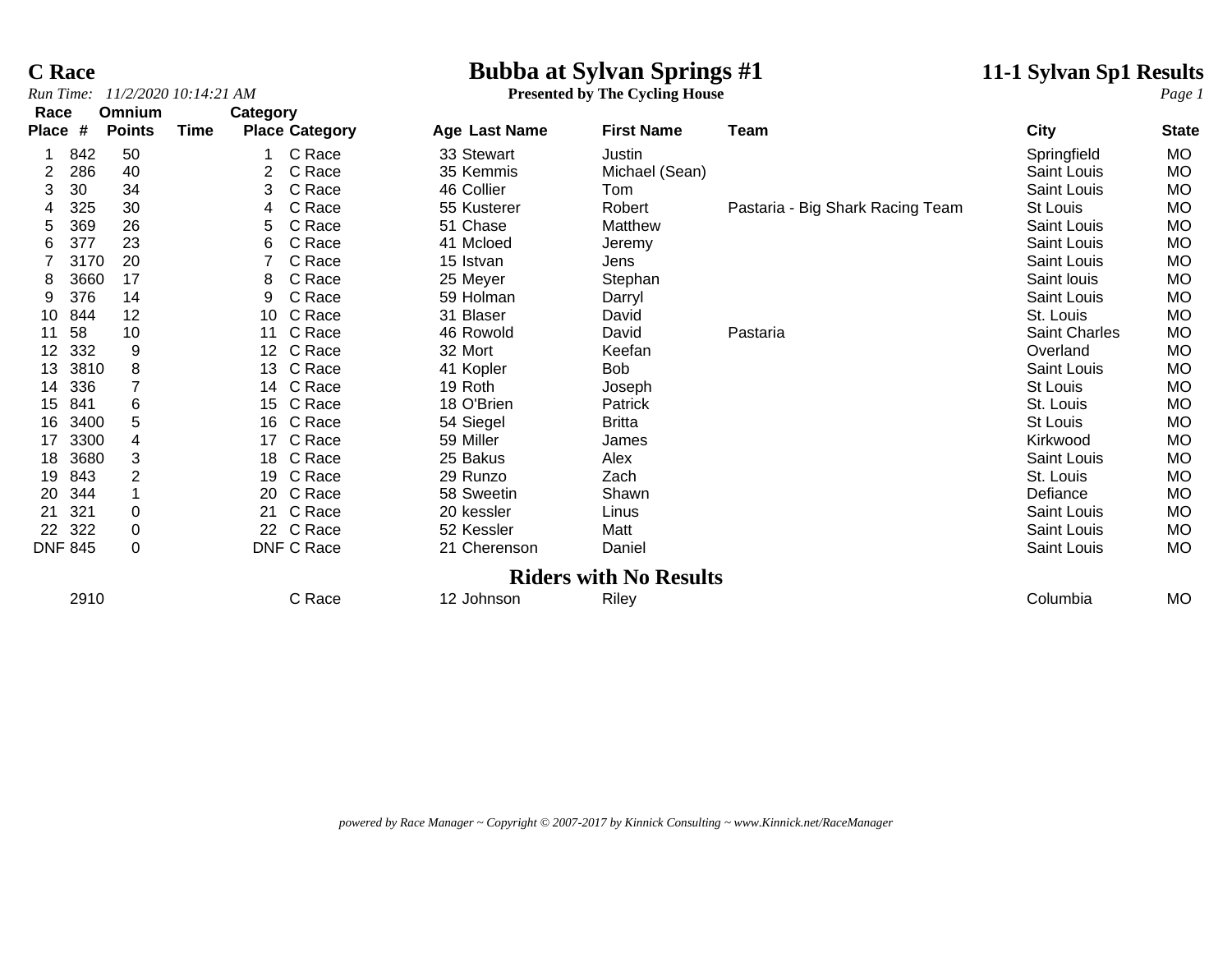## **B Race**<br> **Bubba at Sylvan Springs #1 11-1 Sylvan Sp1 Results**<br> **Presented by The Cycling House**<br> **Page 1**

**Presented by The Cycling House** 

| Race            |                 | Omnium        |      | Category |                       |                   |                   |                                  |                    |              |
|-----------------|-----------------|---------------|------|----------|-----------------------|-------------------|-------------------|----------------------------------|--------------------|--------------|
| Place #         |                 | <b>Points</b> | Time |          | <b>Place Category</b> | Age Last Name     | <b>First Name</b> | Team                             | City               | <b>State</b> |
|                 | 3490            | 50            |      |          | <b>B</b> Race         | 99 Martin         | Johnny            |                                  | Saint Louis        | MO.          |
|                 | 846             | 40            |      | 2        | <b>B</b> Race         | 34 Attebury       | <b>Brad</b>       |                                  | Carmi              | IL.          |
| 3               | 287             | 34            |      | 3.       | <b>B</b> Race         | 41 Beals          | Joseph            |                                  | St Louis           | <b>MO</b>    |
| 4               | 285             | 30            |      | 4        | B Race                | 39 Link           | Michael           |                                  | Columbia           | <b>MO</b>    |
| 5.              | 373             | 26            |      | 5.       | <b>B</b> Race         | 33 Roeleveld      | Matthew           |                                  | Saint Louis        | <b>MO</b>    |
| 6               | 288             | 23            |      | 6        | <b>B</b> Race         | 55 Olson          | Greg              |                                  | <b>Saint Louis</b> | <b>MO</b>    |
|                 | 3220            | 20            |      |          | <b>B</b> Race         | 52 Kessler        | Matt              |                                  | Saint Louis        | <b>MO</b>    |
| 8               | 337             | 17            |      | 8        | <b>B</b> Race         | 50 Kobush         | Travis            |                                  | Martinsburg        | MO.          |
| 9               | 13              | 14            |      | 9        | <b>B</b> Race         | 52 Weiss          | Michael           | Pastaria - Big Shark Racing Team | Saint Louis        | <b>MO</b>    |
| 10              | 3150            | 12            |      | 10       | B Race                | 52 Martin         | Robert            | Pastaria - Big Shark Racing Team | Saint Louis        | <b>MO</b>    |
|                 | 11 91           | 10            |      | 11       | B Race                | 53 Monjauze       | Marc              |                                  | University City    | <b>MO</b>    |
| 12 <sup>1</sup> | 800             | 9             |      |          | 12 B Race             | 48 Schellenberger | Kurt              |                                  | Columbia           | MO.          |
|                 | 13 54           | 8             |      |          | 13 B Race             | 56 Dooley         | Tim               |                                  | St. Louis          | <b>MO</b>    |
|                 | <b>DNS 3990</b> | 0             |      |          | DNS B Race            | 26 Gainer         | <b>Brian</b>      |                                  | O Fallon           | MO.          |